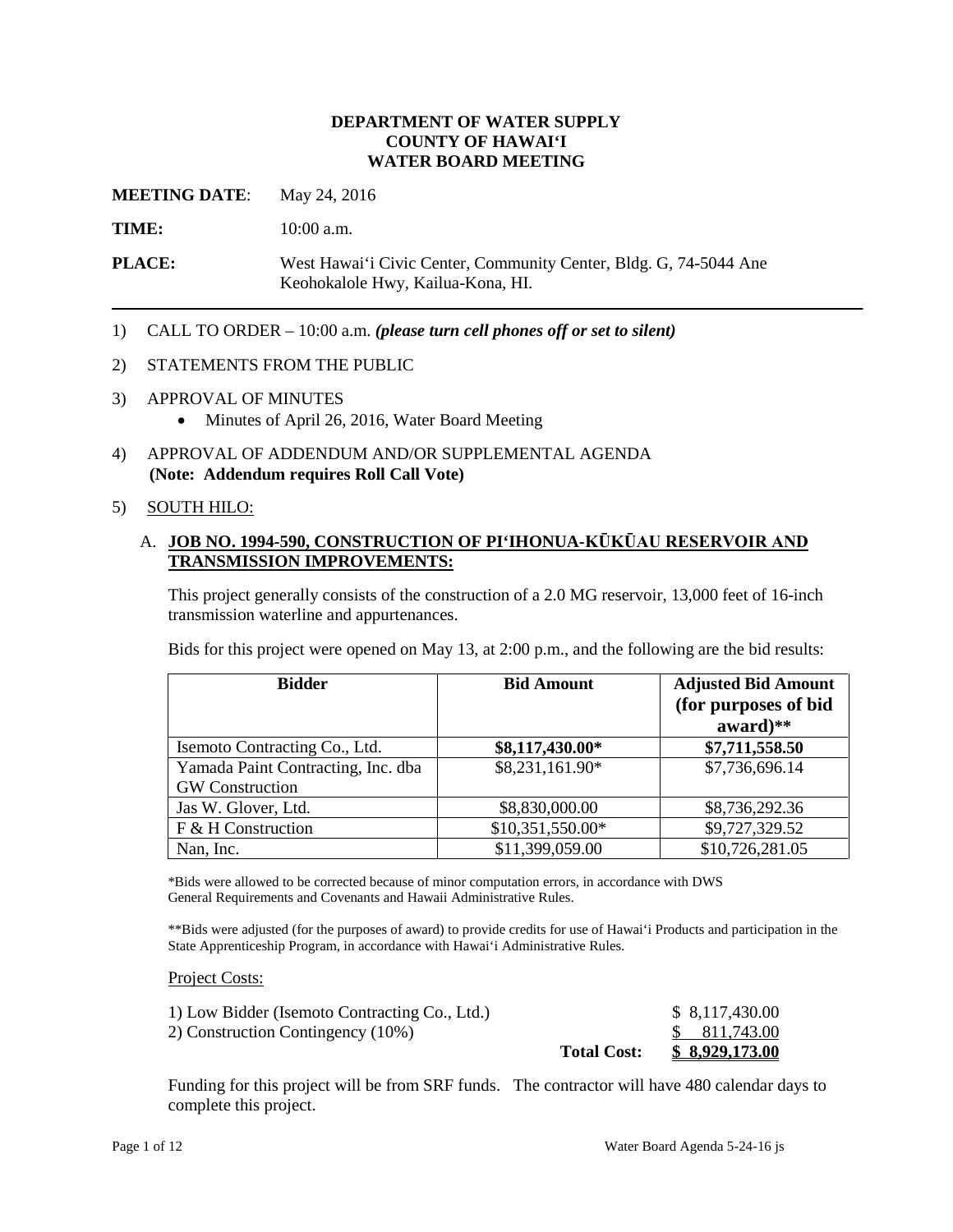RECOMMENDATION: It is recommended that the Board award the contract for JOB NO. 1994-590, PI'IHONUA-KŪKŪAU RESERVOIR AND TRANSMISSION IMPROVEMENTS, to the lowest responsible bidder, Isemoto Contracting Co., Ltd., for their bid amount of \$8,117,430.00, plus \$811,743.00 for construction contingency, for a total contract amount of \$8,929,173.00. It is further recommended that either the Chairperson or the Vice-Chairperson be authorized to sign the contract, subject to review as to form and legality of the contract by Corporation Counsel.

# 6) SOUTH KOHALA:

# A. **JOB NO. 2010-964 - WAIMEA WATER TREATMENT PLANT COMPLIANCE UPGRADES PHASE 2 – TIME EXTENSION:**

 reviewed the request and is recommending approval of 82 calendar days, which is the reasonable The contractor, Bodell Construction Company, is requesting a contract time extension of 119 calendar days due to the discovery of unforeseen underground utilities during mass excavation for the project. This discovery requires the contractor to perform additional work. Staff has number of days to complete the additional work affecting the project's critical path activities.

RECOMMENDATION: It is recommended that the Board approve a contract time extension of 82 calendar days to Bodell Construction Company, for JOB NO. 2010-964, WAIMEA WATER TREATMENT PLANT COMPLIANCE UPGRADES PHASE 2. If approved, the contract completion date will be revised from March 21, 2017 to June 11, 2017.

# 7) NORTH KONA:

# A. **QUITCLAIM DEED FOR TAX MAP KEY (3) 7-5-012:105 (POR.):**

 The Water Board, at its meeting on April 27, 2010, accepted the dedication of a Grant of Easement and Bill of Sale for K PONO LLC Subdivision, which included the rerouting of waterlines within the new subdivision to an existing reservoir site.

 encompassed the original reservoir lot. The existing reservoir will be replaced; easements have been secured for future waterlines and a new reservoir that will replace the existing reservoir. The existing reservoir site was consolidated into residential Ag-1 zoning lots. The easement

 The Board is currently listed as "owners in severalty" on the Warranty Deed, and the Department proposes that the Water Board quitclaim its ownership of the portion of Tax Map Key (3) 7-5 012:105. The Quitclaim process enables the Water Board to be removed from the Deed, which gives no clear benefit to DWS; the Quitclaim also removes liability from the Board and DWS.

**RECOMMENDATION:** It is recommended that the Water Board approve the Quitclaim Deed to K PONO LLC, for its portion of ownership of Tax Map Key 7-5-012:105, subject to approval by Corporation Counsel. It is further recommended that either the Chairperson the Vice-Chairperson be authorized to sign the documents.

## 8) SOUTH KONA:

## A. **JOB NO. 2016-1046, KE'EI B DEEPWELL REPAIR:**

This project generally consists of the replacement of the existing deepwell submersible pump and motor, power cable, column pipe, column couplings and all appurtenant materials; chlorination of well and testing of pumping assembly; and selective replacement of above ground discharge piping assembly.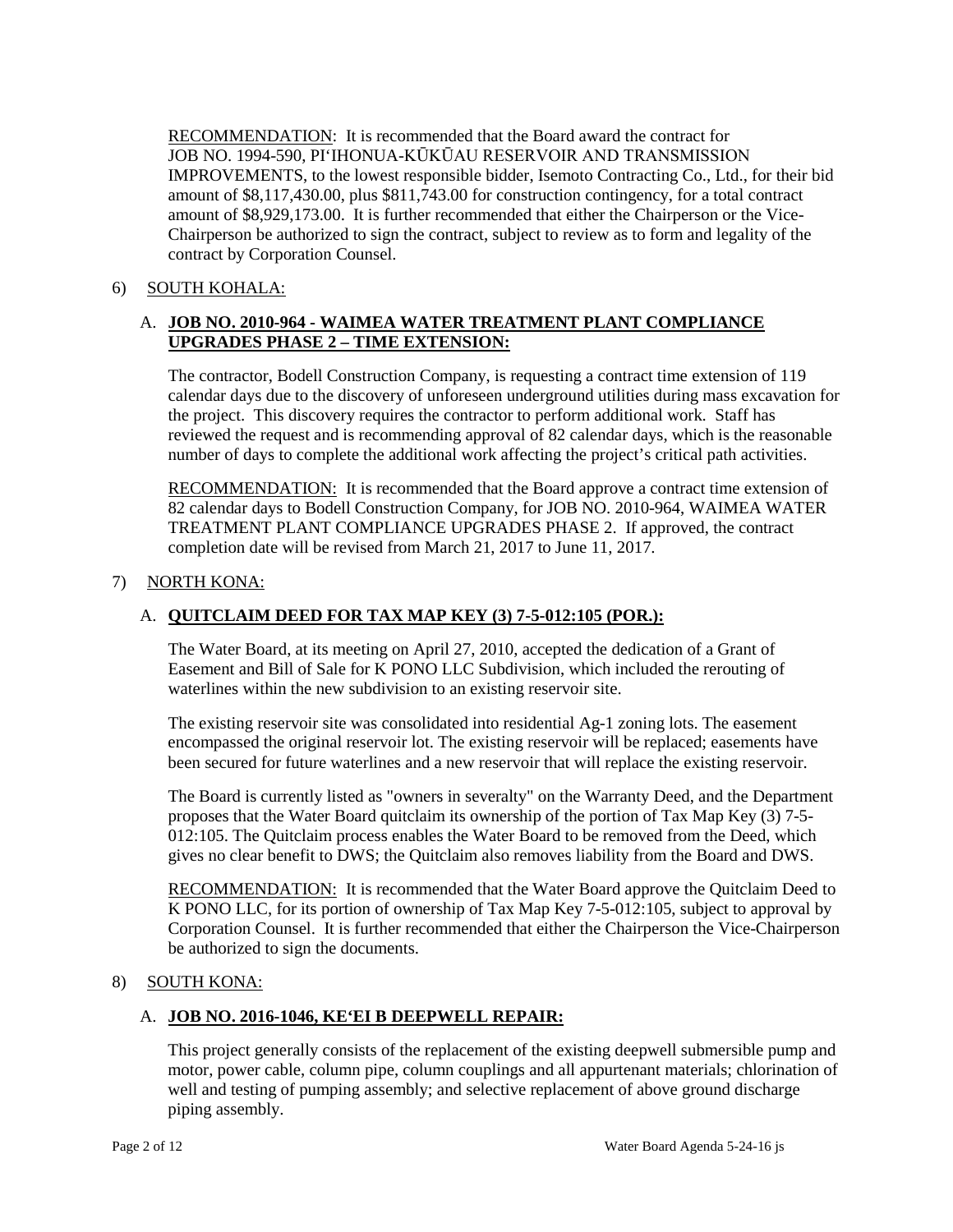Bids for this project were opened on May 12, 2016, at 1:30 p.m., and the following are the bid results:

| <b>Bidder</b>                                                                                     |                    | <b>Bid Amount</b>         |  |
|---------------------------------------------------------------------------------------------------|--------------------|---------------------------|--|
| Derrick's Well Drilling & Pump Services, LLC                                                      |                    | \$220,000.00              |  |
| Project Costs:                                                                                    |                    |                           |  |
| 1) Low Bidder (Derrick's Well Drilling & Pump Services, LLC)<br>2) Construction Contingency (10%) |                    | \$220,000.00<br>22,000.00 |  |
|                                                                                                   | <b>Total Cost:</b> | \$242,000.00              |  |

 The contractor will have 210 calendar days to complete this project. The Engineering estimate Funding for this project will be from DWS's CIP Budget under Deepwell Pump Replacement. for this project was \$276,000.00.

RECOMMENDATION: It is recommended that the Board award the contract for \$22,000.00 for construction contingency, for a total contract amount of **\$242,000.00.** It is further recommended that either the Chairperson or the Vice-Chairperson be authorized to sign the contract, subject to review as to form and legality of the contract by Corporation Counsel. JOB NO. 2016-1046, KEʻEI B DEEPWELL REPAIR, to the lowest responsible bidder, Derrick's Well Drilling & Pump Services, LLC, for their bid amount of \$220,000.00, plus

#### 9) MISCELLANEOUS:

#### A. **DEDICATIONS:**

The Department has received the following documents for action by the Water Board. The water systems have been constructed in accordance with the Department's standards, and are in acceptable condition for dedication.

## **1. GRANT OF EASEMENT AND BILL OF SALE**

 Tax Map Keys: (3) 7-3-009: 013 (Easement 1-B-1) and (3) 7-3-058: 053 (Road B North) Final Inspection Date: 4/28/16 Grantor: Lester D. Oshiro Facilities Charge: \$6,690.00 Date Paid: 4/22/16 Water System Cost: \$15,000.00

## **2. LIMITED WARRANTY DEED**

(In favor of Coromaca Farms, LLC) Grantors: Coromaca Farms, LLC and Water Board of the County of Hawai'i Tax Map Keys: (3) 2-5-045: 010 and 022 to 026 inclusive, (Lots 1-A to 1-F, inclusive, under Subdivision No. 09-000903)

## **3. LIMITED WARRANTY DEED**

(In favor of the Water Board of the County of Hawai'i) Grantors: Coromaca Farms, LLC and Water Board of the County of Hawai'i Tax Map Keys: (3) 2-5-045: 012 (Reservoir Lot 106) (Subdivision No. 09-000903)

RECOMMENDATION: It is recommended that the Water Board accept these documents subject to the approval of the Corporation Counsel, and that either the Chairperson the Vice-Chairperson be authorized to sign the documents.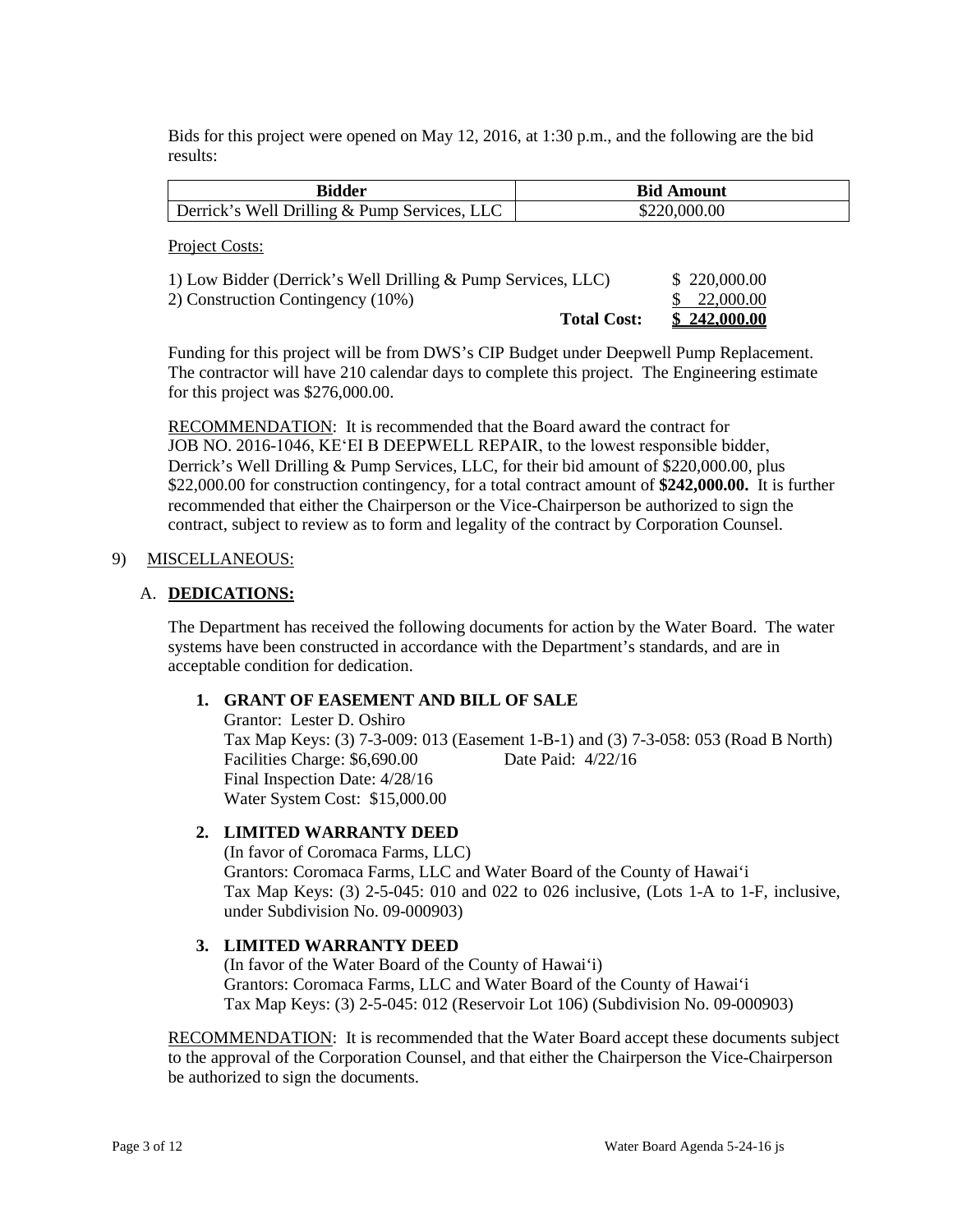# B. **POWER COST CHARGE:**

 gallons, to reflect a decline in power costs for the Department's wells and pumps. A Public The Department proposes reducing the Power Cost Charge from \$1.81 to **\$1.70** per thousand Hearing will have been held prior to this Board meeting to accept public testimony on this change.

RECOMMENDATION: It is recommended that the Board approve the reduction of the Power Cost Charge from \$1.81 to **\$1.70**, effective June 1, 2016.

## **CHLORINATORS, MOTORS, AND MISCELLANEOUS ITEMS FOR THE**  C. **MATERIAL BID NO. 2016-01, FURNISHING AND DELIVERING PIPES, FITTINGS, WATER METERS, FIRE HYDRANTS, BRASS GOODS, VALVES, ELECTRICAL SUPPLIES, ELECTRICAL EQUIPMENT, WATER QUALITY EQUIPMENT, DEPARTMENT OF WATER SUPPLY STOCK:**

Bids were opened on May 11, 2016, at 1:30 p.m., and the following are the bid results.

The contract period for all Parts is one year, from July 1, 2016 to June 30, 2017. All Parts are established price agreements for materials on an "As-Needed Basis."

RECOMMENDATION: It is recommended that the Board award the contract to the following bidders for MATERIAL BID NO. 2016-01, FURNISHING AND DELIVERING PIPES, OF WATER SUPPLY STOCK, on an as-needed basis, as listed below, and that either the form and legality of the contract(s) by Corporation Counsel. The contract period shall be from FITTINGS, WATER METERS, FIRE HYDRANTS, BRASS GOODS, VALVES, ELECTRICAL SUPPLIES, ELECTRICAL EQUIPMENT, WATER QUALITY EQUIPMENT, CHLORINATORS, MOTORS, AND MISCELLANEOUS ITEMS FOR THE DEPARTMENT Chairperson of the Vice-Chairperson be authorized to sign the contract(s), subject to review as to July 1, 2016 to June 30, 2017.

| <b>PART</b>      | <b>DESCRIPTION</b>                                      | <b>BIDDER</b>                                                     | <b>AMOUNT</b> |
|------------------|---------------------------------------------------------|-------------------------------------------------------------------|---------------|
| NO.              |                                                         |                                                                   |               |
| 1                | DUCTILE IRON PIPE, PUSH-ON TYPE<br><b>JOINT</b>         | Ferguson Enterprises, Inc.                                        | \$60,750.00   |
| $\mathbf{2}$     | <b>DUCTILE IRON FITTINGS</b>                            | Ferguson Enterprises, Inc.                                        | \$35,402.95   |
| 3                | DUCTILE IRON SOLID BODY<br><b>SLEEVES</b>               | Ferguson Enterprises, Inc.                                        | \$44,488.40   |
| $\boldsymbol{4}$ | <b>FLANGE GASKETS</b>                                   | <b>MSC</b> Industrial Supply<br>Company dba Sid Tool Co.,<br>Inc. | \$6,817.34    |
| 5                | NUTS, BOLTS, AND THREADED<br><b>RODS</b>                | <b>MSC</b> Industrial Supply<br>Company dba Sid Tool Co.,<br>Inc. | \$39,244.80   |
| 6                | <b>COPPER TUBING</b>                                    | <b>MSC</b> Industrial Supply<br>Company dba Sid Tool Co.,<br>Inc. | \$83,195.00   |
| 7                | <b>GALVANIZED PIPES T&amp;C</b><br>(THREADED & COUPLED) | Ferguson Enterprises, Inc.                                        | \$15,820.90   |
| 9                | <b>METER BOXES</b>                                      | Ferguson Enterprises, Inc.                                        | \$49,000.00   |
| 10               | <b>METER COVERS</b>                                     | Ferguson Enterprises, Inc.                                        | \$3,400.00    |
| 11               | <b>AUTOMATIC METER READING UNIT</b>                     | Ferguson Enterprises, Inc.                                        | \$42,612.00   |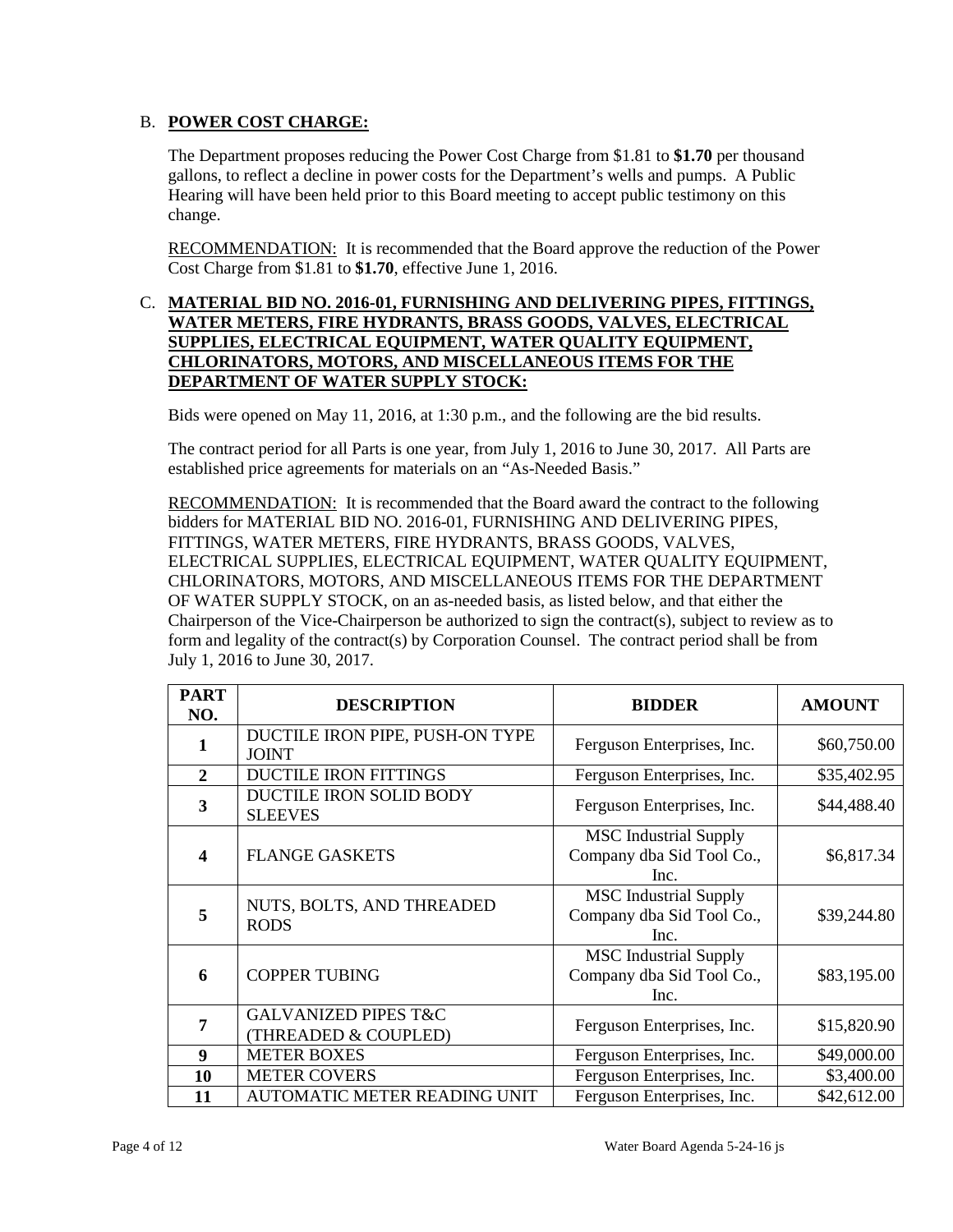| 12              | 5/8" WATER METERS                                              | Ferguson Enterprises, Inc.                                        | \$83,250.00    |
|-----------------|----------------------------------------------------------------|-------------------------------------------------------------------|----------------|
| 13              | NEPTUNE T-10 SERIES METER PARTS                                | Ferguson Enterprises, Inc.                                        | \$87.00        |
| 15              | 1"-2" WATER METERS                                             | Ferguson Enterprises, Inc.                                        | \$24,134.00    |
| 16              | <b>COMPOUND WATER METERS</b>                                   | Ferguson Enterprises, Inc.                                        | \$10,777.45    |
| 17              | TURBINE METERS AND STRAINERS                                   | Ferguson Enterprises, Inc.                                        | \$23,858.62    |
| 18              | DETECTOR CHECK METERS                                          | Ferguson Enterprises, Inc.                                        | \$6,200.00     |
| 19              | FIRE SERVICE METERS                                            | Ferguson Enterprises, Inc.                                        | \$39,267.08    |
| 20              | <b>FIRE HYDRANTS</b>                                           | AP Water Supply, Inc., dba<br>HIW Hawai'i                         | \$107,335.00   |
| 21              | MUELLER FIRE HYDRANT PARTS                                     | AP Water Supply, Inc., dba<br>HIW Hawai'i                         | \$4,997.15     |
| 22              | MUELLER FIRE HYDRANT                                           | AP Water Supply, Inc., dba                                        | \$4,674.00     |
|                 | <b>EXTENSION KITS</b>                                          | HIW Hawai'i                                                       |                |
| 23              | <b>AMERICAN DARLING FIRE</b><br><b>HYDRANT PARTS</b>           | Ferguson Enterprises, Inc.                                        | \$8,242.00     |
| 24              | <b>AMERICAN DARLING FIRE</b><br>HYDRANT EXTENSION KIT          | Ferguson Enterprises, Inc.                                        | \$8,313.80     |
| 25              | <b>BALL METER VALVES</b>                                       | AP Water Supply, Inc., dba<br>HIW Hawai'i                         | \$55,087.50    |
| 26              | <b>BALL VALVE, PACK JOINT X METER</b><br><b>COUPLING / FIP</b> | Ferguson Enterprises, Inc.                                        | \$34,781.50    |
| 27              | <b>COMPRESSION JOINT COUPLING</b>                              | Ferguson Enterprises, Inc.                                        | \$5,352.00     |
| 28              | METER FLANGE COUPLING                                          | Ferguson Enterprises, Inc.                                        | \$3,949.00     |
| 29              | PACK JOINT COUPLING                                            | Ferguson Enterprises, Inc.                                        | \$39,993.90    |
| 30              | CORPORATION AND CURB STOPS -<br><b>BALL TYPE</b>               | Ferguson Enterprises, Inc.                                        | \$75,827.20    |
| 31              | PRESSURE REGULATORS                                            | Ferguson Enterprises, Inc.                                        | \$1,169.56     |
| $\overline{32}$ | <b>HOSE BIBBS</b>                                              | Ferguson Enterprises, Inc.                                        | \$3,960.50     |
| 33              | <b>INVERTED MARKING PAINT</b>                                  | <b>MSC</b> Industrial Supply<br>Company dba Sid Tool Co.,<br>Inc. | \$10,248.00    |
| 34              | <b>AIR RELIEF VALVES</b>                                       | Ferguson Enterprises, Inc.                                        | \$11,524.90    |
| 35              | <b>SLOW CLOSING AIR/VACUUM</b><br><b>VALVES</b>                | Ferguson Enterprises, Inc.                                        | \$34,105.00    |
| 36              | <b>SILENT CHECK VALVES</b>                                     | Ferguson Enterprises, Inc.                                        | \$79,127.98    |
| 37              | DUCKBILL CHECK VALVES                                          | Ferguson Enterprises, Inc.                                        | \$107,497.75   |
| 39              | GATE VALVES - 3" AND LARGER,<br>125# CLASS                     | Ferguson Enterprises, Inc.                                        | \$34,734.87    |
| 40              | GATE VALVES - 3" AND LARGER,<br>250# CLASS                     | Ferguson Enterprises, Inc.                                        | \$55,440.03    |
| 41              | <b>BUTTERFLY VALVES</b>                                        | Ferguson Enterprises, Inc.                                        | \$9,588.40     |
| 42              | <b>AUTOMATIC CONTROL VALVES</b>                                | Ferguson Enterprises, Inc.                                        | \$1,634,312.14 |
| 44              | RESERVOIR LEVEL INDICATOR                                      | TK Process Hawai'i, LLC                                           | \$5,762.13     |
| 45              | HATCH FRAMES AND COVERS                                        | Ferguson Enterprises, Inc.                                        | \$18,298.30    |
| 47              | ARC FLASH PPE - SUPPLEMENTAL                                   | Safety Systems & Signs<br>Hawai'i, Inc.                           | \$12,216.37    |
| 48              | ELECTRICAL GLOVES & TESTING                                    | TK Process Hawai'i, LLC                                           | \$1,493.84     |
| 49              | DIGITAL MULTIMETER & TESTING                                   | TK Process Hawai'i, LLC                                           | \$7,732.41     |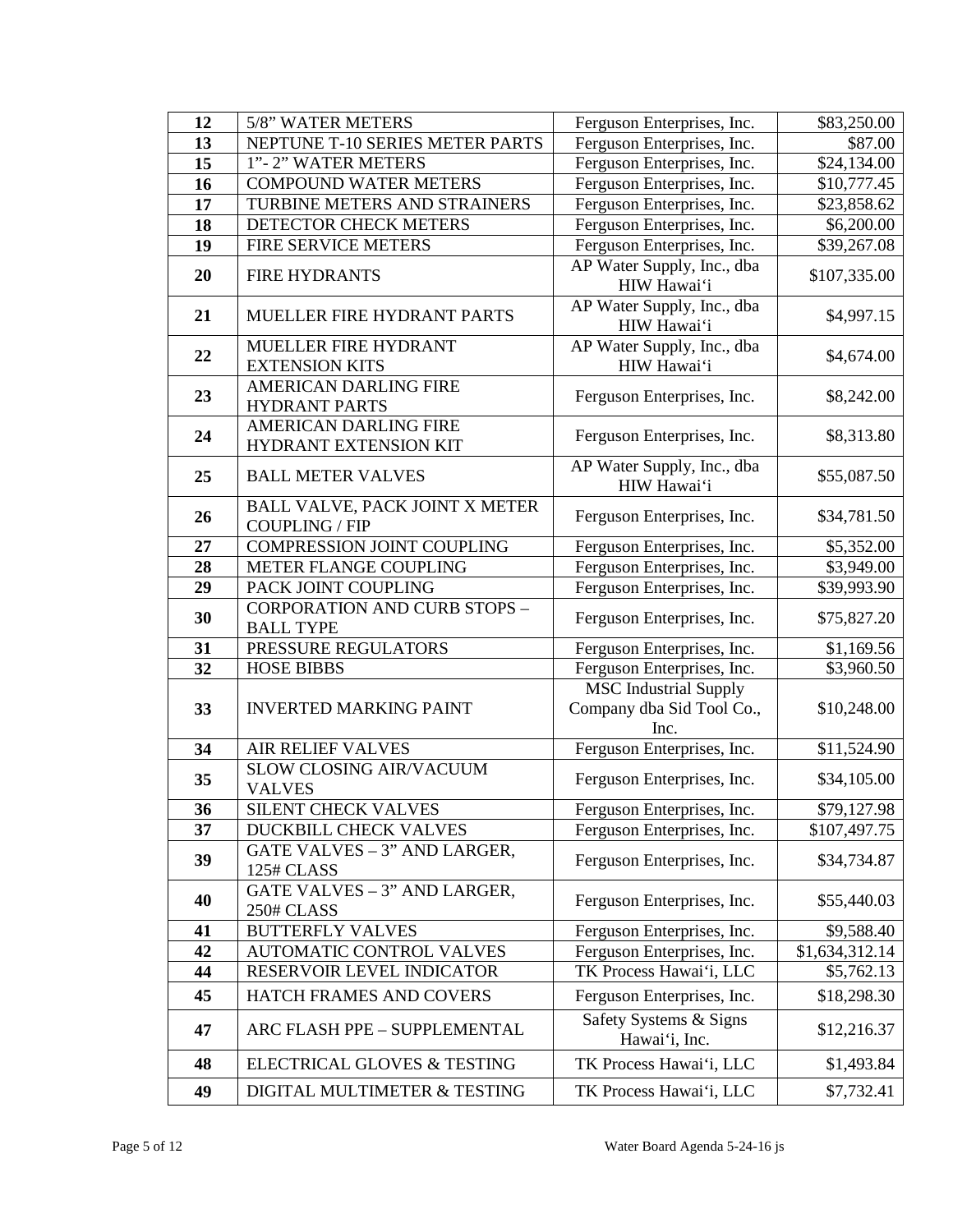|     |                                                        | <b>MSC</b> Industrial Supply                         |                |
|-----|--------------------------------------------------------|------------------------------------------------------|----------------|
| 51  | <b>ELECTRICAL TAPE</b>                                 | Company dba Sid Tool Co.,                            | \$373.00       |
|     |                                                        | Inc.                                                 |                |
| 58  | UNISTRUT CHANNEL AND                                   | <b>Fastenal Company</b>                              | \$7,105.02     |
|     | <b>HARDWARE</b>                                        |                                                      |                |
| 59  | <b>ELECTRICAL CONNECTORS &amp;</b>                     | TK Process Hawaii, LLC                               | \$14,123.93    |
|     | <b>TERMINATIONS</b>                                    |                                                      |                |
| 60  | INDUSTRIAL MOTOR LEAD CABLE                            | TK Process Hawaii, LLC                               | \$30,288.08    |
| 61  | INDUSTRIAL CONTROL WIRING                              | TK Process Hawaii, LLC                               | \$13,509.54    |
| 63  | JUNCTION BOXES & ENCLOSURES                            | TK Process Hawaii, LLC                               | \$108,348.59   |
| 65  | <b>SOLID STATE REDUCED VOLTAGE</b>                     | TK Process Hawaii, LLC                               | \$866,898.63   |
|     | <b>SOFT STARTER</b>                                    |                                                      |                |
| 66  | MEDIUM-VOLTAGE REDUCED                                 | TK Process Hawaii, LLC                               | \$210,286.59   |
|     | <b>VOLTAGE SOFT STARTER</b>                            |                                                      |                |
| 67  | <b>VARIABLE FREQUENCY DRIVES</b>                       | TK Process Hawaii, LLC                               | \$1,236,829.07 |
| 68  | POWER QUALITY EQUIPMENT                                | TK Process Hawaii, LLC                               | \$200,897.15   |
| 70  | MOLDED CASE CIRCUIT BREAKERS                           | TK Process Hawaii, LLC                               | \$38,717.76    |
| 75  | RETROFIT RTU PANEL                                     | TK Process Hawaii, LLC                               | \$14,900.00    |
| 77  | <b>AUTOMATION AND CONTROL</b>                          | Control Systems West, Inc.                           | \$15,038.23    |
| 78  | <b>COMPONENTS</b><br><b>AUTOMATION SOFTWARE</b>        |                                                      | \$328,936.79   |
| 79  | PROGRAMMING SERVICES                                   | Control Systems West, Inc.<br>TK Process Hawaii, LLC | \$1,354.16     |
| 83  | LICENSED RADIO EQUIPMENT                               | TK Process Hawaii, LLC                               |                |
|     |                                                        |                                                      | \$27,538.96    |
| 84  | <b>AUTODIALERS</b>                                     | TK Process Hawaii, LLC                               | \$1,373.89     |
| 86  | <b>PRESSURE TRANSDUCER -</b><br><b>RESERVOIR LEVEL</b> | TK Process Hawaii, LLC                               | \$2,795.45     |
| 87  | PRESSURE TRANSMITTER                                   | TK Process Hawaii, LLC                               | \$2,118.72     |
| 88  | <b>LIQUID LEVEL SENSOR</b>                             | TK Process Hawaii, LLC                               | \$5,435.55     |
| 90  | ELECTROMAGNETIC FLOW METERS                            | AP Water Supply, Inc., dba<br><b>HIW Hawaii</b>      | \$597,567.00   |
|     | <b>ZERO-CLEARANCE</b>                                  |                                                      |                |
| 91  | ELECTROMAGNETIC FLOW METERS                            | TK Process Hawaii, LLC                               | \$371,125.74   |
| 93  | WATER QUALITY EQUIPMENT                                | Ferguson Enterprises, Inc.                           | \$27,942.35    |
| 94  | <b>REAGENTS AND STANDARDS</b>                          | Ferguson Enterprises, Inc.                           | \$2,299.97     |
|     |                                                        | <b>HD Supply Facilities</b>                          |                |
| 96  | <b>CHEMICAL FEEDER PUMP</b>                            | Maintenance dba<br><b>USABlueBook</b>                | \$8,063.87     |
|     |                                                        | <b>HD Supply Facilities</b>                          |                |
| 97  | DIGITAL CHLORINE CYLINDER                              | Maintenance dba                                      | \$4,219.39     |
|     | <b>SCALE</b>                                           | <b>USABlueBook</b>                                   |                |
| 98  | STAND-ALONE CHLORINE GAS                               | Safety Systems & Signs                               |                |
|     | <b>DETECTOR</b>                                        | Hawaii, Inc.                                         | \$1,952.08     |
| 102 | MECHANICAL SEALS                                       | TK Process Hawaii, LLC                               | \$67,736.23    |
| 103 | <b>MOTORS</b>                                          | TK Process Hawaii, LLC                               | \$269,044.45   |
| 106 | <b>LEAK NOISE DATA LOGGERS</b>                         | Wong's Equipment &<br>Service, LLC                   | \$53,501.92    |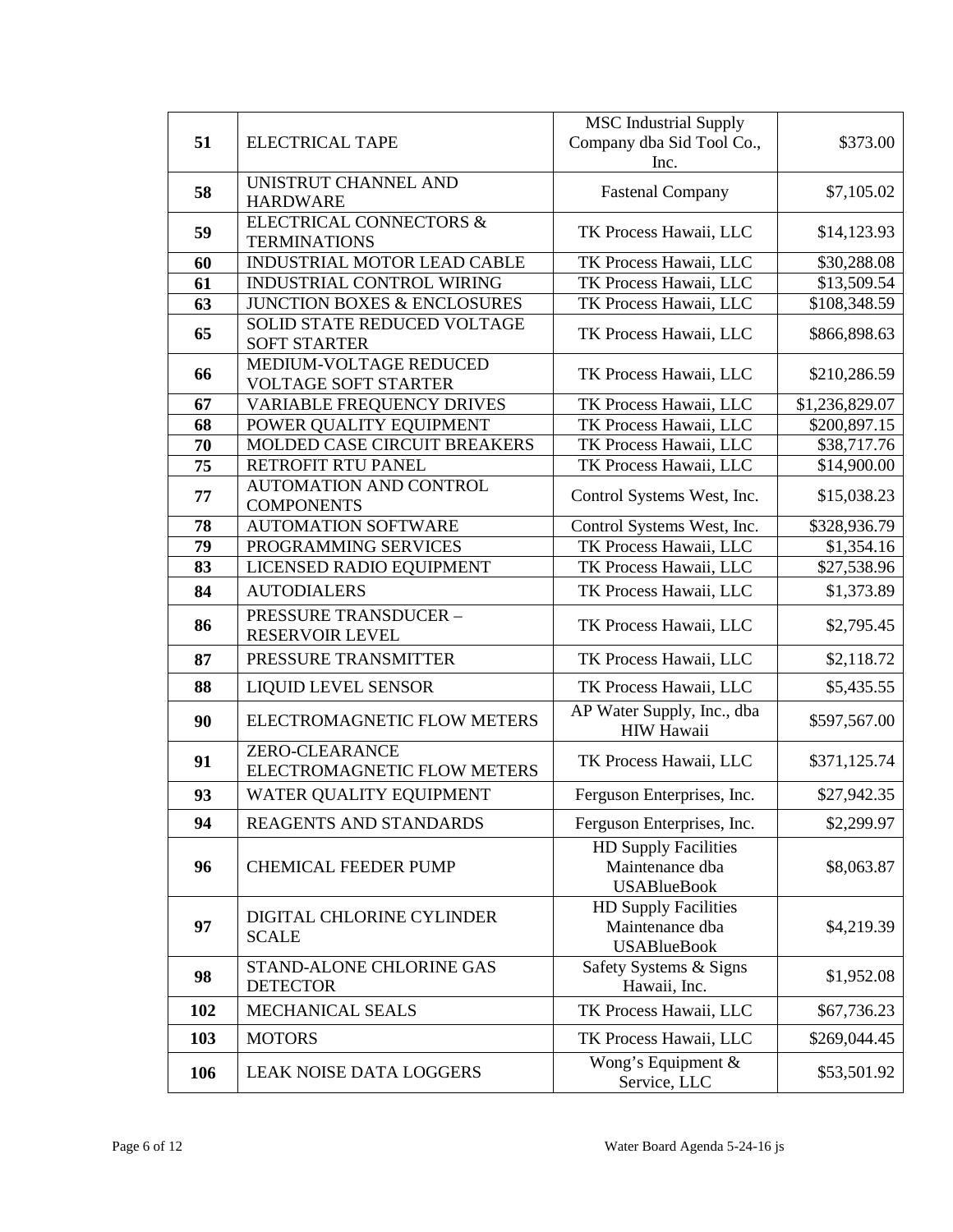|     | LIGHT EMITTING DIODE |                        | 1.30<br>\$7,647 |  |
|-----|----------------------|------------------------|-----------------|--|
| 107 | <b>LUMINARIES</b>    | TK Process Hawaii, LLC |                 |  |

For the following Sections: 8 (High Density Polyethylene (HDPE) Pipe), 14 (Badger Recordall Series Meter Parts), 38 (Valve Box Debris Caps), 43 (High Performance Butterfly Pump Control Valves), 46 (Arc Flash PPE- Daily Wear), 50 (Electrical Safety Equipment), 52 (Duct Seal Compound), 53 (Liquidtight Flexible Non-Metallic Conduit & Fittings), 54 (Liquidtight Flexible Metallic Conduit & Fittings), 55 (Rigid PVC Conduit & Fittings), 56 (EMT Conduit & Fittings), 57 (Rigid Galvanized Steel Conduit & Fittings), 62 (Infrared Windows), 69 (Pad-Mounted Stepup Transformer), 71 (Surge Protection Devices), 72 (3-Phase Monitor Relay), 73 (Power Monitoring Equipment), 74 (Industrial Electronic Components), 76 (Pre-Fabricated SCADA Solutions), 80 (Uninterruptible Power Supply (UPS)), 81 (Grounding Materials), 82 (Communications Hardware), 85A (Well Pressure Transducer), 89 (Flow Switch), 92 (Reagentless Chlorine Residual Analyzer), 95 (Multistage Booster Pumps), 99 (Chlorinator), 100 (Chlorine Gas Feeder), 101 (Tablet Chlorinator Parts), 104 (Submersible Motors – Refurbish / Rewind), and 105 (Submersible Pump Cable), no bids were received.

 For the Sections where no bids were received, staff shall obtain quotations in the best interests of the Department.

## D. **MATERIAL BID NO. 2016-03, FURNISH BASE COURSE, SAND, COLD MIX, HOT MIX AND NO. 3F ROCK TO THE DEPARTMENT OF WATER SUPPLY:**

|           |                                                                    | Yamada &<br>Sons, Inc. | <b>WHC LTD</b><br>dba West<br>Hawai'i<br><b>Concrete</b> | Grace<br>Pacific LLC | Jas. W.<br>Glover, Ltd.             |
|-----------|--------------------------------------------------------------------|------------------------|----------------------------------------------------------|----------------------|-------------------------------------|
|           | <b>DISTRICT I:</b>                                                 |                        |                                                          |                      |                                     |
| A.        | 3/4-Inch Base Course (Cost per ton)                                | \$20.35                | No Bid                                                   | No Bid               | \$17.45                             |
| <b>B.</b> | 1½-Inch Base Course (Cost per ton)                                 | \$19.80                | No Bid                                                   | No Bid               | \$16.67                             |
| C.        | No. 3F Rock (Cost per ton)                                         | \$25.80                | No Bid                                                   | No Bid               | \$32.29                             |
| D.        | #4 Sand (Cost per ton)                                             | \$50.00                | No Bid                                                   | No Bid               | \$40.62                             |
| Ε.        | Mortar Sand - ASTM C144 (Cost per ton)                             | No Bid                 | No Bid                                                   | No Bid               | \$64.58                             |
| F.        | Cold Mix-ASTM D4215-87 (Cost per ton)                              | \$153.10               | No Bid                                                   | No Bid               | \$150.00                            |
| G.        | Blended Material 60% #4 Sand and 40% No.<br>3F Rock (Cost per ton) | \$52.10                | No Bid                                                   | No Bid               | \$50.00                             |
| H.        | Hot Mix – County Mix IV (Cost per ton)                             | \$144.35               | No Bid                                                   | No Bid               | \$148.96                            |
|           | <b>DISTRICT II:</b>                                                | Yamada&<br>Sons, Inc.  | <b>WHC LTD</b><br>dha West<br>Hawai'i<br><b>Concrete</b> | Grace<br>Pacific LLC | $\mathbf{J}$ as. W.<br>Glover, Ltd. |
| A.        | 3/4-Inch Base Course (Cost per ton)                                | No Bid                 | \$14.27                                                  | No Bid               | No Bid                              |
| <b>B.</b> | 1½-Inch Base Course (Cost per ton)                                 | No Bid                 | \$12.93                                                  | No Bid               | No Bid                              |
| C.        | No. 3F Rock (Cost per ton)                                         | No Bid                 | \$22.50                                                  | No Bid               | No Bid                              |
| D.        | #4 Sand (Cost per ton)                                             | No Bid                 | \$25.42                                                  | No Bid               | No Bid                              |
| E.        | Mortar Sand - ASTM C144 (Cost per ton)                             | No Bid                 | \$43.42                                                  | No Bid               | No Bid                              |
| F.        | Cold Mix-ASTM D4215-87 (Cost per ton)                              | No Bid                 | No Bid                                                   | No Bid               | No Bid                              |

Bids were opened on May 12, 2016, at 2:00 p.m., and the following are the bid results.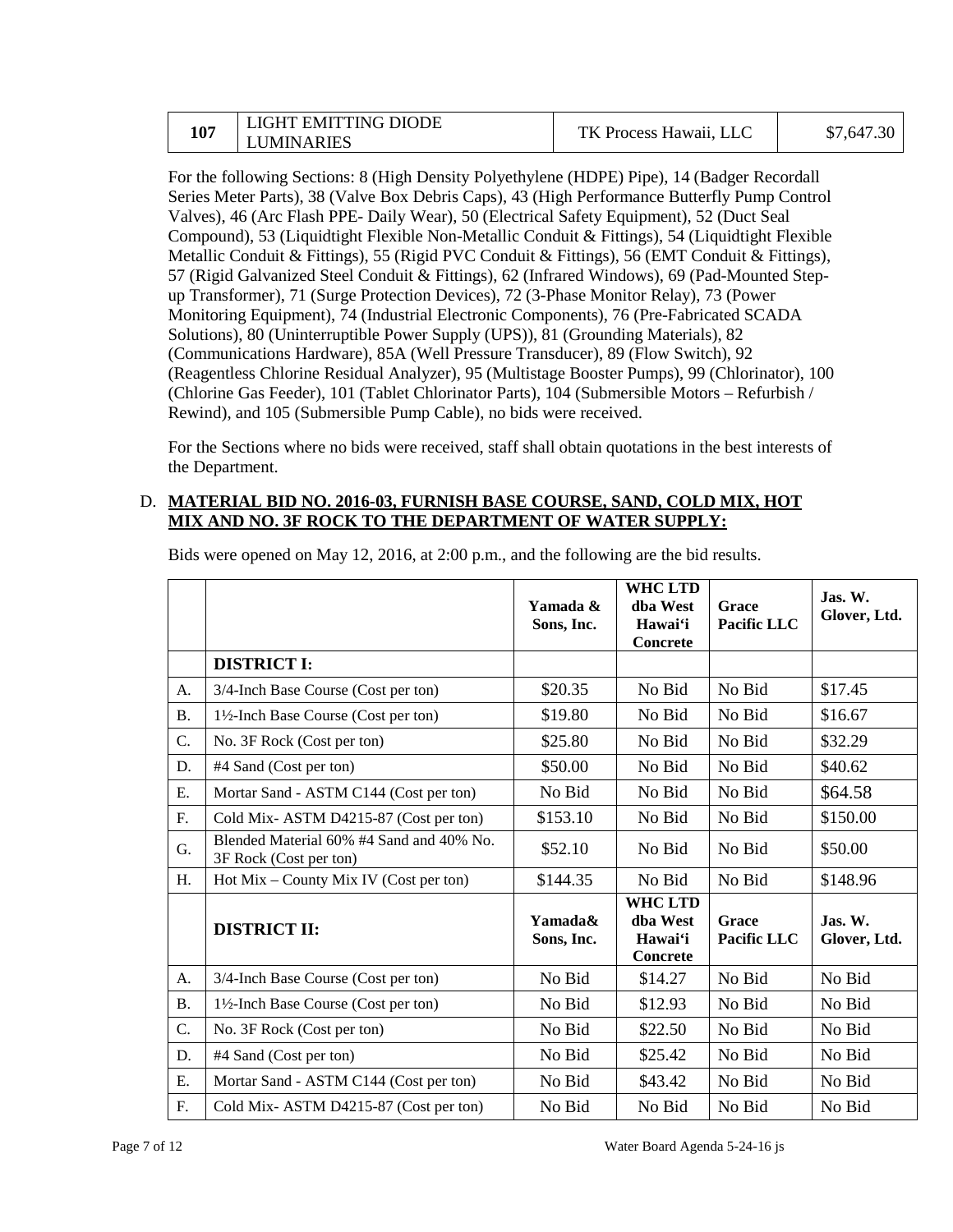|                 | <b>DISTRICT III:</b>                            | Yamada &<br>Sons, Inc. | <b>WHCLTD</b><br>dha West<br>Hawai'i<br><b>Concrete</b> | <b>Grace Pacific</b><br><b>LLC</b> | $\mathbf{J}$ as. W.<br>Glover,<br>Ltd. |
|-----------------|-------------------------------------------------|------------------------|---------------------------------------------------------|------------------------------------|----------------------------------------|
| A.              | 3/4-Inch Base Course (Cost per ton)             | No Bid                 | \$19.49                                                 | No Bid                             | No Bid                                 |
| <b>B.</b>       | $1\frac{1}{2}$ -Inch Base Course (Cost per ton) | No Bid                 | \$17.96                                                 | No Bid                             | No Bid                                 |
| $\mathcal{C}$ . | No. 3F Rock (Cost per ton)                      | No Bid                 | No Bid                                                  | No Bid                             | No Bid                                 |
| D.              | #4 Sand (Cost per ton)                          | No Bid                 | \$36.46                                                 | No Bid                             | No Bid                                 |
| E.              | Mortar Sand - ASTM C144 (Cost per ton)          | No Bid                 | \$57.76                                                 | No Bid                             | No Bid                                 |
| F.              | Cold Mix-ASTM D4215-87 (Cost per ton)           | No Bid                 | No Bid                                                  | \$146.00                           | No Bid                                 |
| G.              | Hot Mix - County Mix IV (Cost per ton)          | No Bid                 | No Bid                                                  | \$145.10                           | No Bid                                 |

RECOMMENDATION: It is recommended that the Board award the contract for MATERIAL BID NO. 2016-03, FURNISH BASE COURSE, SAND, COLD MIX, HOT MIX, AND NO. 3F amounts shown above, and that either the Chairperson or the Vice-Chairperson be authorized to sign the contract(s), subject to review as to form and legality of the contract(s) by Corporation ROCK TO THE DEPARTMENT OF WATER SUPPLY, by Parts to the following for the Counsel.

| District I –     | Parts C and H to Yamada and Sons, Inc.                                                          |
|------------------|-------------------------------------------------------------------------------------------------|
|                  | Parts A, B, D, E, F and G to Jas W. Glover, Ltd.                                                |
| District $II -$  | Parts A, B, C, D and E to WHC LTD dba West Hawai'i Concrete                                     |
| District $III -$ | Parts A, B, D, and E to WHC LTD dba West Hawai'i Concrete<br>Parts F and G to Grace Pacific LLC |

 For the Parts where no bids were received, staff shall obtain quotations in the best interests of the Department. The contract period shall be from July 1, 2016, to June 30, 2017.

## E. **GASOLINE BID NO. 2016-04, FURNISHING AND DELIVERING GASOLINE AND DIESEL TO THE DEPARTMENT OF WATER SUPPLY:**

Bids were opened on May 12, 2016, at 2:30 p.m., and the following are the bid results.

| Part<br>$\mathfrak{c}(\mathbf{A})$ | <b>Hilo Baseyard</b>                       | Hawai'i<br>Petroleum,<br>Inc. | <b>Big Island Energy</b><br>Co., LLC dba Akana<br><b>Petroleum</b> |
|------------------------------------|--------------------------------------------|-------------------------------|--------------------------------------------------------------------|
| 1.                                 | Unleaded Gasoline (delivered gallon price) | \$2.1386/gal.                 | \$2.1382/gal.                                                      |
|                                    | Estimated 55,000 gallons/year $x$ 2 years  | $=$ \$235,246.00              | $=$ \$235,202.00                                                   |
| Part "B"                           | <b>Kona Baseyard</b>                       |                               |                                                                    |
| 1.                                 | Unleaded Gasoline (delivered gallon price) | \$2.2155/gal.                 | \$2.2319/gal.                                                      |
|                                    | Estimated 25,000 gallons/year $x$ 2 years  | $= $110,775.00$               | $= $111,595.00$                                                    |
| 2.                                 | Low-Sulfur Diesel (delivered gallon price) | \$2.3877/gal.                 | \$2.7276/gal.                                                      |
|                                    | Estimated 3,000 gallons/year $x$ 2 years   | $= $14,326.20.$               | $= $16,365.60$                                                     |
| Part<br>"C"                        | Waimea Baseyard                            |                               |                                                                    |
| 1.                                 | Unleaded Gasoline (delivered gallon price) | \$2.2155/gal.                 | \$2.2527/gal.                                                      |
|                                    | Estimated 30,000 gallons/year $x$ 2 years  | $= $132,930.00$               | $= $135,162.00$                                                    |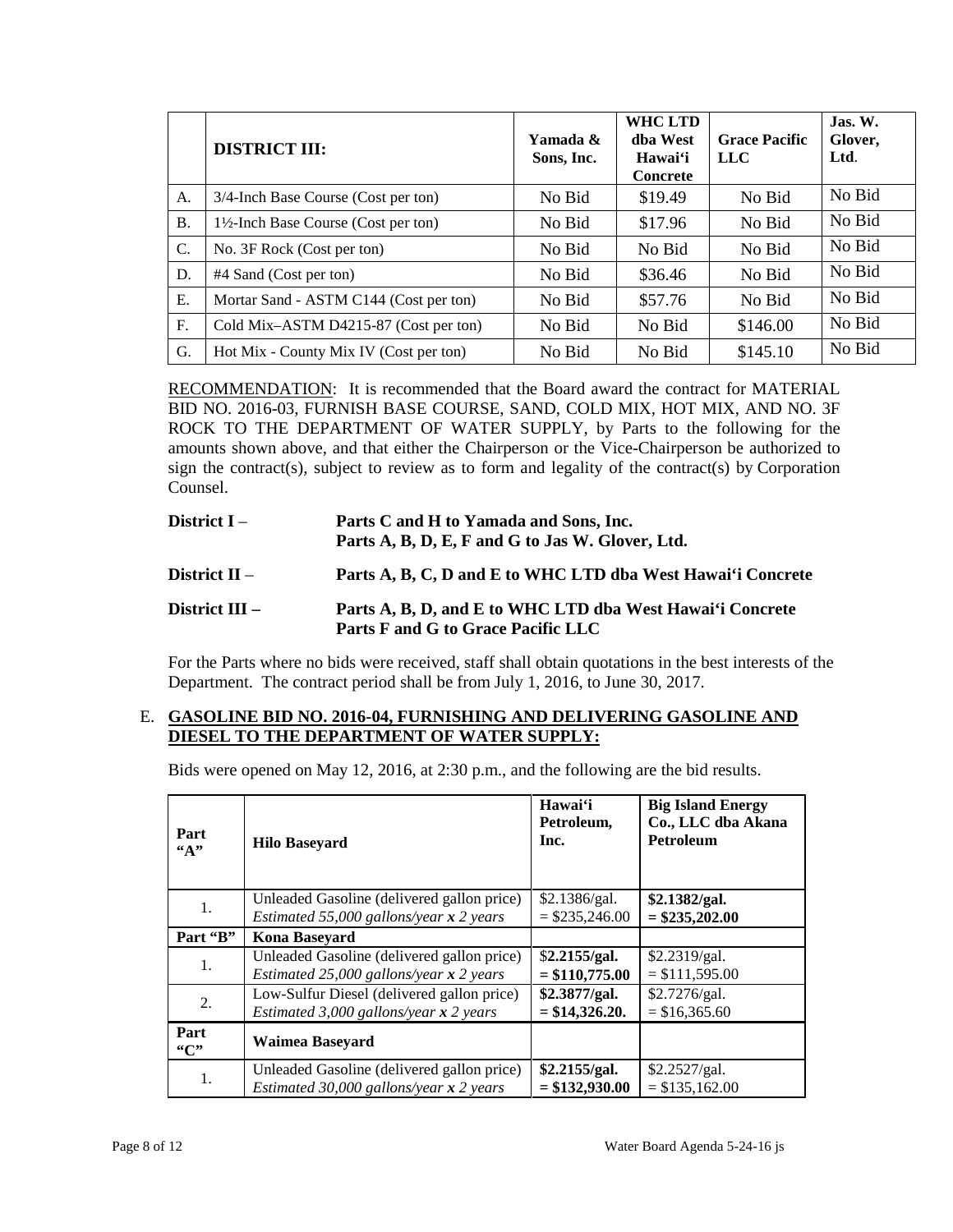RECOMMENDATION: It is recommended that the Water Board award the contract for  **dba Akana Petroleum**, and Parts B-1, B-2, and C-1, to **Hawai'i Petroleum, Inc.,** at the bid prices listed above and that either the Chairperson or the Vice-Chairperson be authorized to sign the contract(s), subject to review as to form and legality of the contract(s) by Corporation GASOLINE BID NO. 2016-04, FURNISHING AND DELIVERING GASOLINE AND DIESEL TO THE DEPARTMENT OF WATER SUPPLY, for Part A-1 to **Big Island Energy Co., LLC**  Counsel. The contract period shall be from July 1, 2016 to June 30, 2018.

 **THE ISLAND OF HAWAI'I; B~LIQUID AMMONIA TO WAIMEA WATER**  F. **WATER TREATMENT PROPOSAL NO. 2016-05**, **FURNISHING AND DELIVERING (ON AN AS-NEEDED BASIS) A~LIQUID CHLORINE TO VARIOUS LOCATIONS ON TREATMENT PLANT, DISTRICT OF SOUTH KOHALA; C~50% LIQUID CAUSTIC SODA TO WAIMEA WATER TREATMENT PLANT, DISTRICT OF SOUTH KOHALA; D~C-9 POLYPHOSPHATE TO WAIMEA WATER TREATMENT PLANT, DISTRICT OF SOUTH KOHALA:** 

Bids were opened on May 12, 2016, at 3:00 p.m., and the following are the bid results.

|     |                                                                                                                            | <b>Phoenix V</b><br>LLC dba BEI<br>Hawai'i | <b>Airgas</b><br><b>USA LLC</b> |
|-----|----------------------------------------------------------------------------------------------------------------------------|--------------------------------------------|---------------------------------|
|     | <b>PART A - FURNISH AND DELIVER</b>                                                                                        |                                            |                                 |
|     | <b>LIQUID CHLORINE</b>                                                                                                     |                                            |                                 |
| I.  | <b>HILO DISTRICT</b><br>Pana'ewa Deep Well (130 cylinders per<br>a.<br>year)<br>Cost per 150-lb. cylinder                  | \$364.16                                   | No Bid                          |
| II. | <b>KA'U DISTRICT</b><br>Pāhala Deep Well Chlorinator Building<br>a.<br>(10 cylinders per year)<br>Cost per 150-lb.cylinder | \$452.07                                   | No Bid                          |
| Ш.  | <b>KOHALA DISTRICT</b><br>Waimea Water Treatment Plan<br>a.<br>Cost per 1,200-lb. cylinder<br>(20 cylinders per year)      | \$2,795.87                                 | No Bid                          |
|     | Cost per 150-lb cylinder (84 cylinders per year)                                                                           | \$437.00                                   | No Bid                          |
| IV. | <b>KONA DISTRICT</b><br>DWS Kona Baseyard (230 cylinders per<br>a.<br>year)<br>Cost per 150-lb. cylinder                   | \$437.00                                   | No Bid                          |
|     | <b>PART B - FURNISH AND DELIVER</b>                                                                                        |                                            |                                 |
|     | <b>LIQUID AMMONIA</b>                                                                                                      |                                            |                                 |
|     | Waimea Water Treatment Plant (50<br>a.<br>cylinders per year)<br>Cost per 100-lb cylinder                                  | No Bid                                     | \$503.11                        |
|     | <b>PART C - FURNISH AND DELIVER</b>                                                                                        |                                            |                                 |
|     | <b>50% LIQUID CAUSTIC SODA</b>                                                                                             |                                            |                                 |
|     | Waimea Water Treatment Plant<br>a.<br>Cost per dry ton                                                                     | \$1,915.03                                 | No Bid                          |
|     | <b>PART D - FURNISH AND DELIVER C-9</b>                                                                                    |                                            |                                 |
|     | <b>POLYPHOSPHATE</b>                                                                                                       |                                            |                                 |
|     | Waimea Water Treatment Plant<br>a.<br>Cost per 30-gallon drum                                                              | \$949.57                                   | No Bid                          |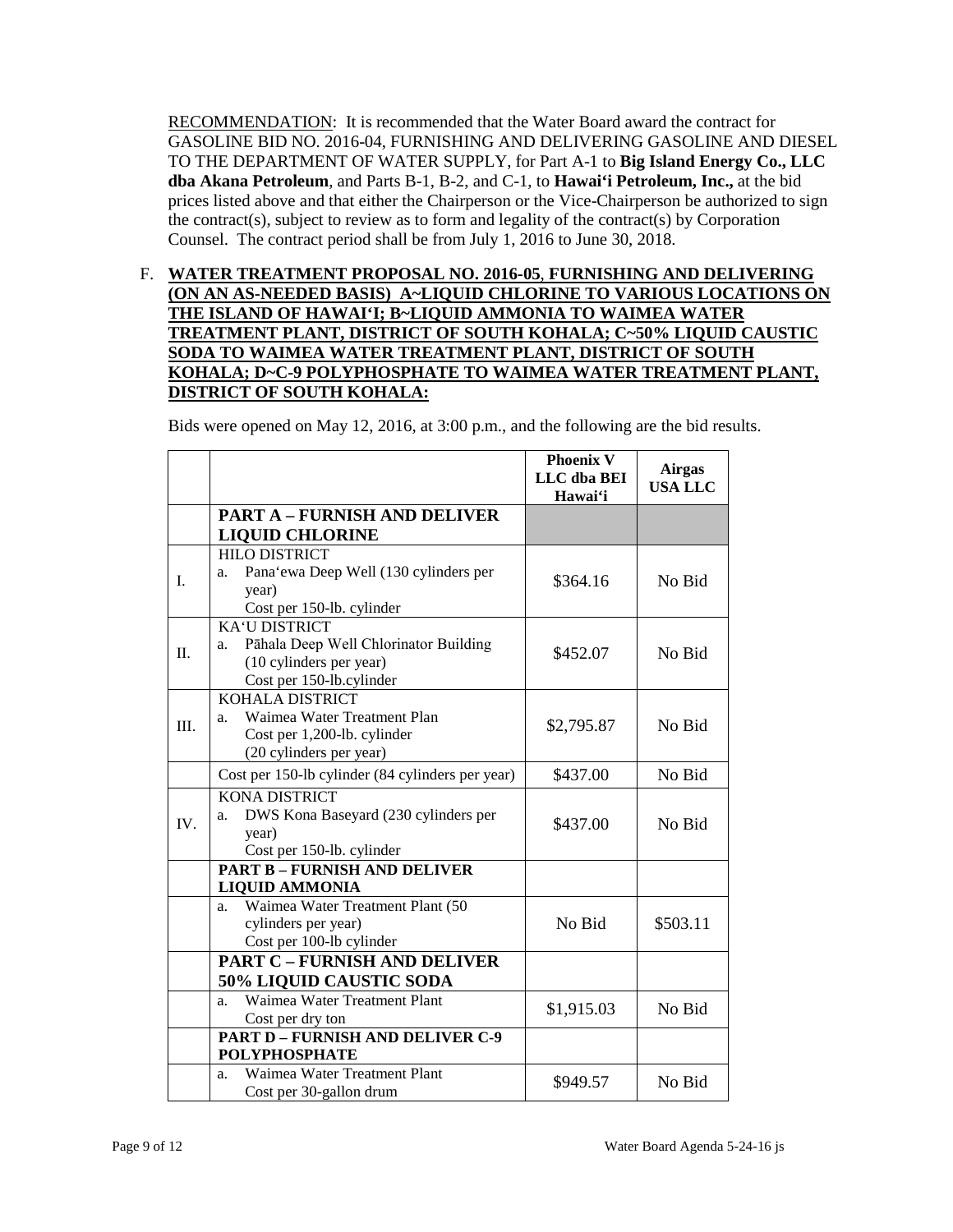RECOMMENDATION: It is recommended that the Board award the contract for WATER CHLORINE TO VARIOUS LOCATIONS IN THE ISLAND OF HAWAI'I (ON AN AS- above, for the period from July 1, 2016, through June 30, 2018, and that either the Chairperson or the Vice-Chairperson be authorized to sign the contract(s), subject to review as to form and TREATMENT PROPOSAL NO. 2016-05, FURNISHING AND DELIVERING A~LIQUID NEEDED BASIS); B~LIQUID AMMONIA TO WAIMEA WATER TREATMENT PLANT, DISTRICT OF SOUTH KOHALA (ON AN AS-NEEDED BASIS); C~50% LIQUID CAUSTIC SODA TO WAIMEA WATER TREATMENT PLANT, DISTRICT OF SOUTH KOHALA (ON AN AS-NEEDED BASIS); D~C-9 POLYPHOSPHATE TO WAIMEA WATER TREATMENT PLANT, DISTRICT OF SOUTH KOHALA (ON AN AS-NEEDED BASIS), to Phoenix V LLC dba BEI Hawai'i for Parts A, C and D, and to Airgas USA LLC for Part B, at the unit prices listed legality of the contract(s) by Corporation Counsel.

# G. **WATER USE AND DEVELOPMENT PLAN UPDATE PHASE 1 – FUKUNAGA & ASSOCIATES - CHANGE ORDER 1:**

pending petition to designate the Keauhou Aquifer System as a Ground Water Management Area. The scope of work has been modified from the original agreement, as required by the Commission on Water Resource Management (CWRM), to address issues that impact the

 pending petition to designate the Keauhou Aquifer System as a Ground Water Management Area. Most of the additional scope involves CWRM's requirement to address Authorized Planned Use, a term that appears in the State Water Code under its section on criteria for designation.

The original contract amount was \$55,000.00. The amount of this change order is \$25,500.00.

RECOMMENDATION: It is recommended that the Water Board approve the \$25,500.00 increase. It is further recommended that the Chairperson or Vice-Chairperson be authorized to execute the appropriate documents.

# H. **SERVICE BID NO. 2016-07, PROVIDE HIGH-SPEED WIDE AREA NETWORK CONNECTIVITY BETWEEN FIVE OFFICE LOCATIONS, DEPARTMENT OF WATER SUPPLY, ISLAND WIDE:**

Bids were opened on May 19, 2016, at 2:00 p.m., and the results will be reported at the meeting.

## **KOHALA, HĀMĀKUA, AND LAUPĀHOEHOE SITES (BRANTLEY CENTER, INC.):**  I. **RENEWAL OF CONTRACT FOR MAINTENANCE AGREEMENT – SOUTH**

 requesting to renew the Agreement from July 1, 2016, to June 30, 2017. The rates would be as Brantley Center, Inc., currently has a Maintenance Agreement for site maintenance for the Department's South Kohala, Hāmākua, and Laupāhoehoe tank and pump sites. They are follows:

| Total:                                                     | \$96,899.88 |
|------------------------------------------------------------|-------------|
| Laupahoehoe -- $$738.48/month x 12 months = 8,861.76$      |             |
| Hāmākua -- \$2,944.16/month x 12 months = $35,329.92$      |             |
| South Kohala -- $$4,392.35/month x 12 months = $52,708.20$ |             |

The Department has the right to award the contract to Brantley Center, Inc., without advertising or calling for bids, according to Hawai'i Revised Statutes Section 103D-1010.

Brantley Center, Inc., has submitted the necessary documents to meet the requirements as a qualified rehabilitation facility.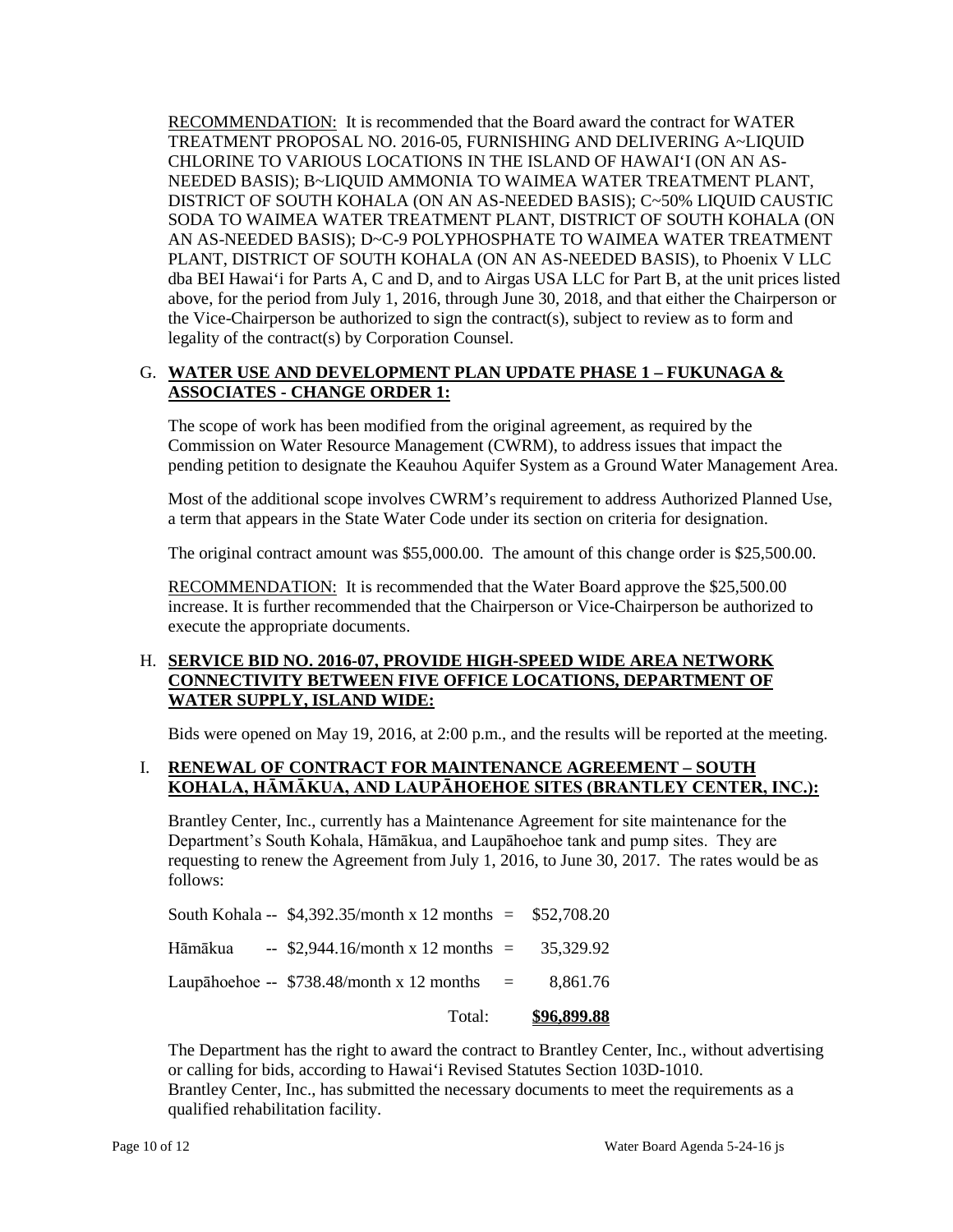There is no increase from their proposal for FY2015-2016.

Brantley Center's performance has been satisfactory, and the costs are reasonable. A total of 41 sites are covered by this agreement.

RECOMMENDATION: It is recommended that the Board award the contract for the HĀMĀKUA, AND LAUPĀHOEHOE SITES (BRANTLEY CENTER, INC.) to Brantley Center, Inc., for a period from July 1, 2016, to June 30, 2017 at a total cost of \$96,899.88, and that either the Chairperson or the Vice-Chairperson be authorized to sign the documents, subject to approval RENEWAL OF CONTRACT FOR MAINTENANCE AGREEMENT – SOUTH KOHALA, by Corporation Counsel.

# J. **UPDATE RE: NATIONAL PARKS SERVICE'S PETITION TO DESIGNATE KEAUHOU AQUIFER AS A GROUND WATER MANAGEMENT AREA:**

For discussion and possible action.

# K. **EXECUTIVE SESSION RE: NATIONAL PARKS SERVICE'S PETITION TO DESIGNATE KEAUHOU AQUIFER AS A GROUND WATER MANAGEMENT AREA:**

 Hawai'i Revised Statutes, Sections 92-4, 92-5(a)(2), to discuss mediation as directed by the Commission on Water Resource Management regarding the National Park Service's petition to consulting with the Water Board's attorney on questions and issues pertaining to the Water The Water Board anticipates convening an executive meeting, closed to the public, pursuant to designate Keauhou Aquifer as a Ground Water Management Area, and for the purpose of Board's powers, duties, privileges, immunities and liabilities.

## L. **MONTHLY PROGRESS REPORT**:

 Submission of Progress Report of Projects by the Department. Department personnel will be available to respond to questions by the Board regarding the status/progress of any project.

## M. **REVIEW OF MONTHLY FINANCIAL STATEMENTS:**

 Submission of financial statements and information relating to the financial status of the relating to the financial status of the Department. Department. Department personnel will be available to respond to questions by the Board

## N. **MANAGER-CHIEF ENGINEER'S REPORT:**

The Manager-Chief Engineer will provide an update on the following:

- 1) \$20M Water Sustainability Study by UH-Mānoa, in cooperation with DWS
- 2) Matters of interest to the Board

## O. **CHAIRPERSON'S REPORT:**

Chairperson to report on matters of interest to the Board.